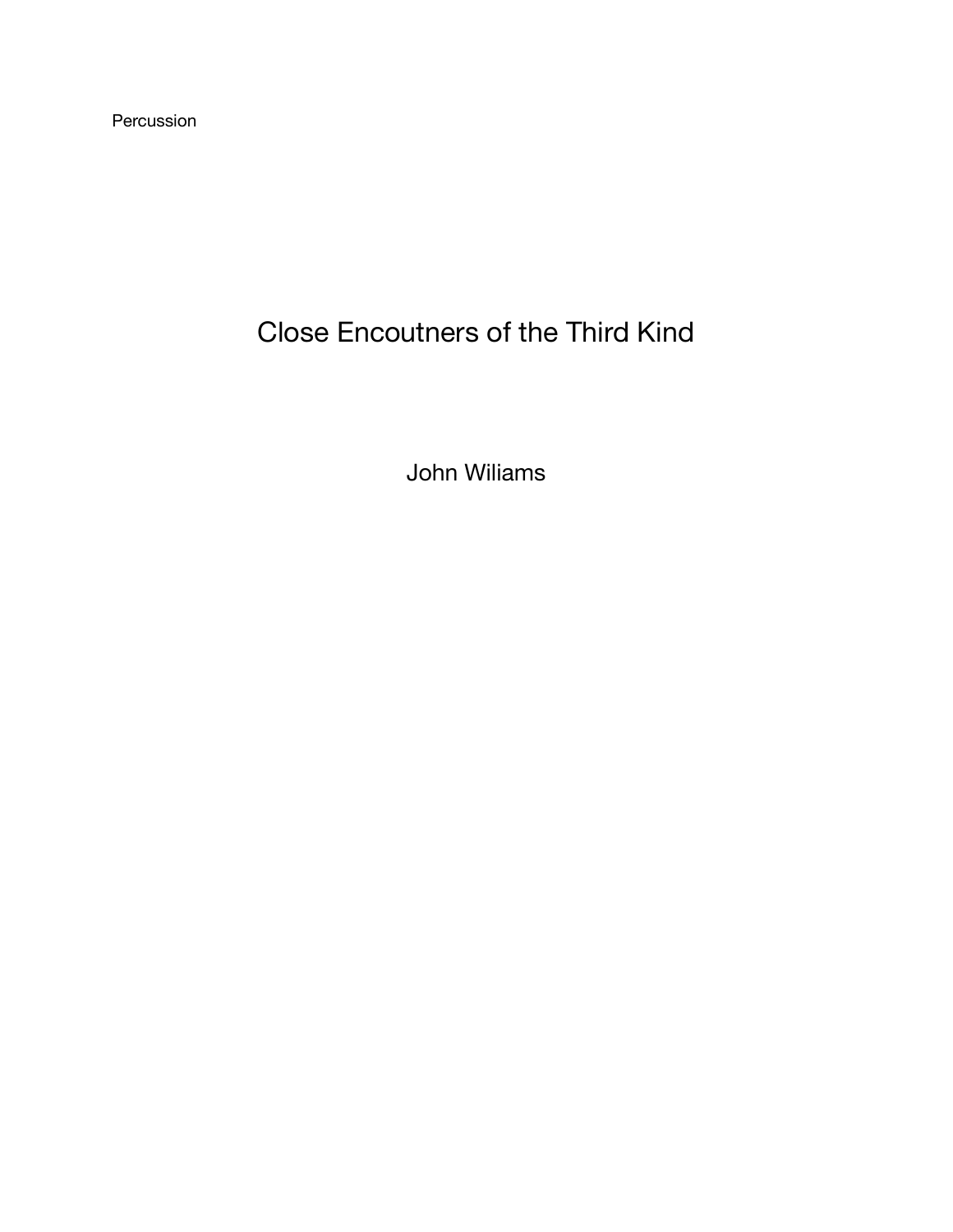Percussion

## **Close Encounters of the Third Kind**